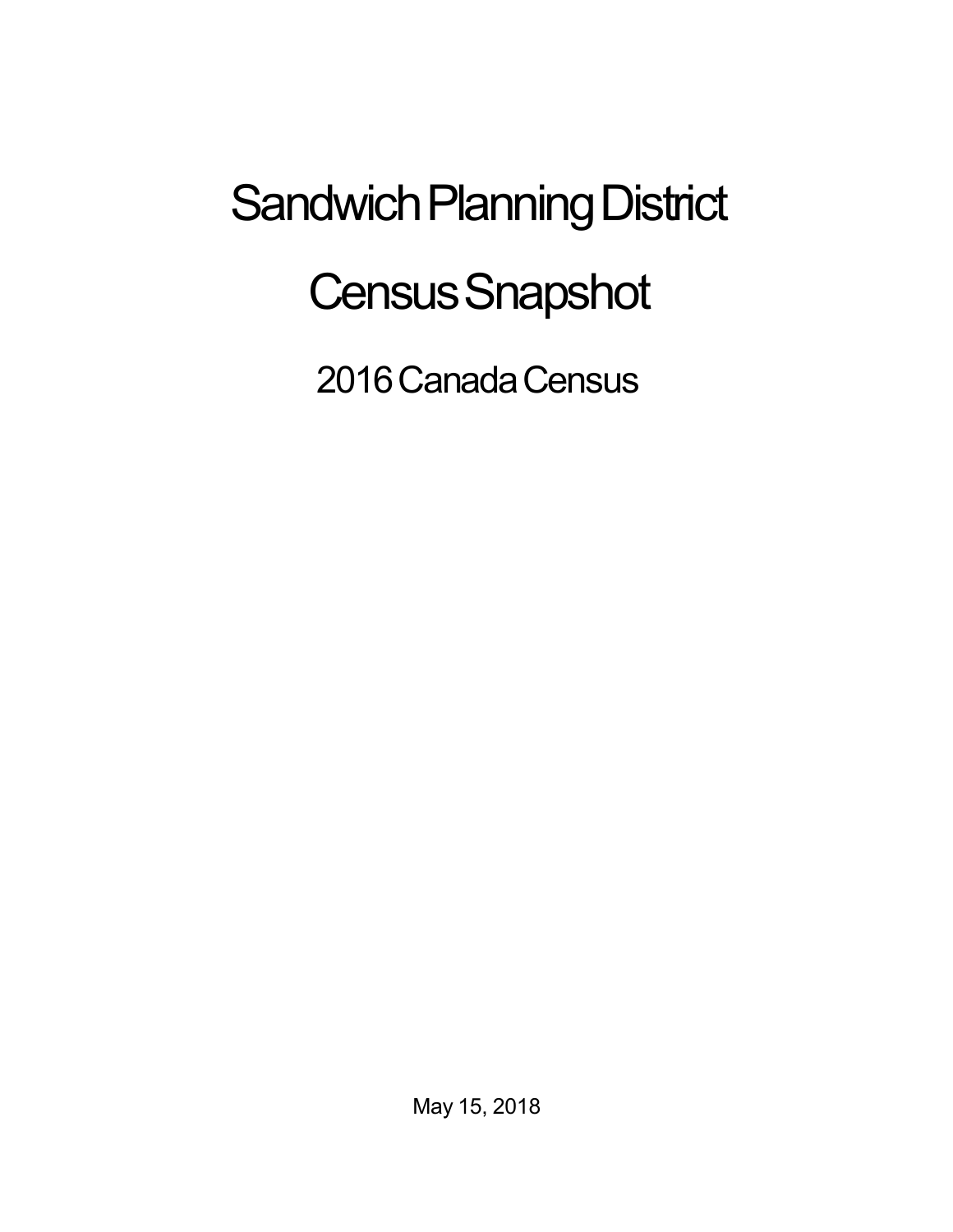## City of Windsor Planning Department Sandwich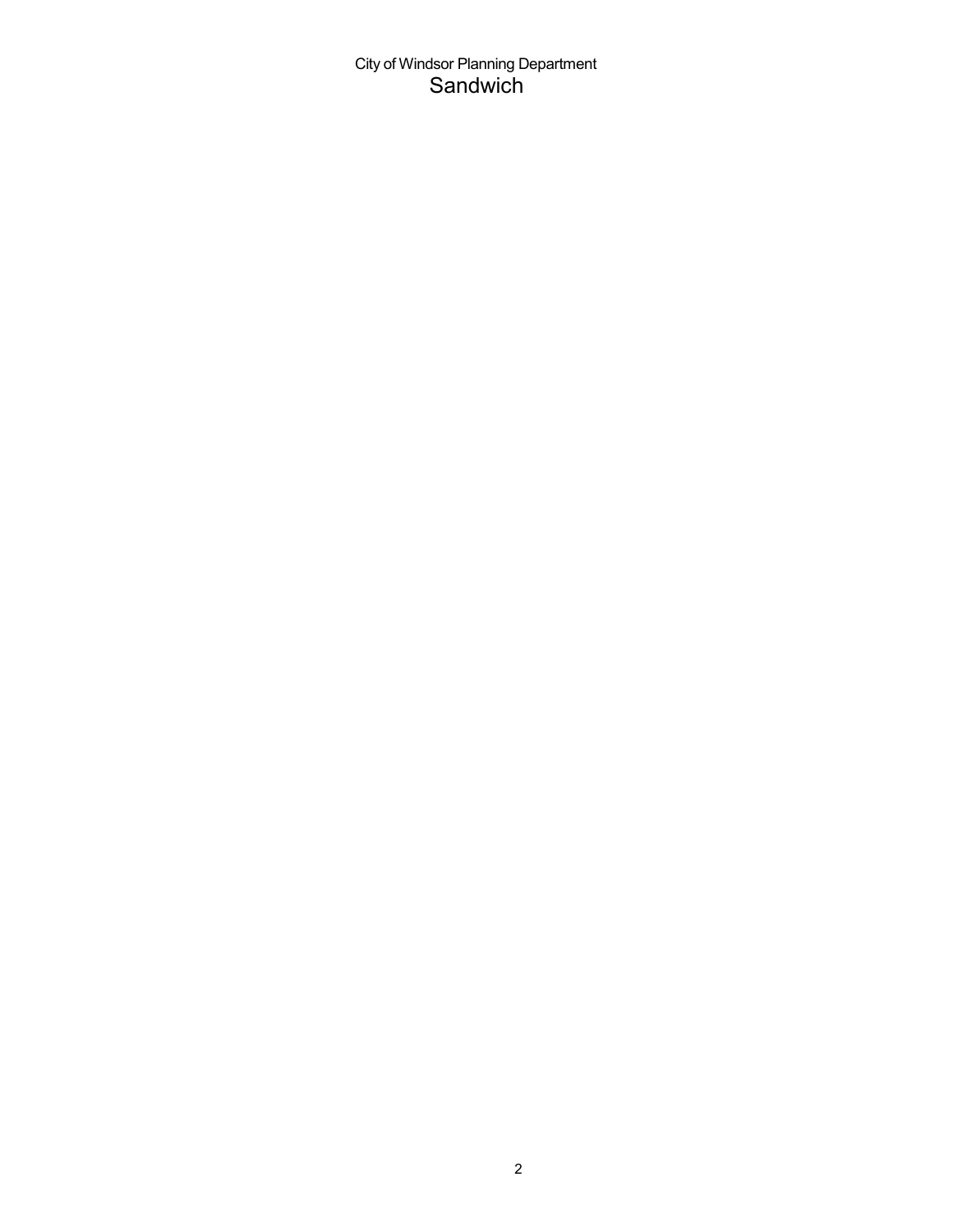## City of Windsor Planning Department 2016 Census Census Snapshot

| <b>Sandwich</b><br>2016 Census<br><b>Census Snapshot</b> |                  |     |  |
|----------------------------------------------------------|------------------|-----|--|
|                                                          |                  | %   |  |
| <b>Total Population</b>                                  | 11,089           |     |  |
| Males                                                    | 5,663            | 51% |  |
| Females                                                  | 5,426            | 49% |  |
|                                                          |                  |     |  |
| <b>2016 Population by Age</b>                            | 11,089           |     |  |
| 0 to 4 years                                             | 667              | 6%  |  |
| 5 to 9 years                                             | 640              | 6%  |  |
| 10 to 14 years                                           | 501              | 5%  |  |
| 15 to 19 years                                           | 644              | 6%  |  |
| 20 to 24 years                                           | 1,412            | 13% |  |
| 25 to 29 years                                           | 1,072            | 10% |  |
| 30 to 34 years                                           | 700              | 6%  |  |
| 35 to 39 years                                           | 604              | 5%  |  |
| 40 to 44 years                                           | 609              | 5%  |  |
| 45 to 49 years                                           | 650              | 6%  |  |
| 50 to 54 years                                           | 743              | 7%  |  |
| 55 to 59 years                                           | 707              | 6%  |  |
| 60 to 64 years                                           | 592              | 5%  |  |
| 65 to 69 years                                           | 494              | 4%  |  |
| 70 to 74 years                                           | 298              | 3%  |  |
| 75 to 79 years                                           | 259              | 2%  |  |
| 80 to 84 years                                           | 198              | 2%  |  |
| 85 to 89 years                                           | 130              | 1%  |  |
| 90 to 94 years                                           | 46               | 0%  |  |
| 95 to 99 years                                           | 5                | 0%  |  |
| 100 years and over                                       | $\boldsymbol{0}$ | 0%  |  |
|                                                          |                  |     |  |
| 0 to 14 years                                            | 1,814            | 16% |  |
| 15 to 64 years                                           | 7,812            | 70% |  |
| 65 years and over                                        | 1,482            | 13% |  |
| 85 years and over                                        | 200              | 2%  |  |
|                                                          |                  |     |  |
| <b>Average age of population</b>                         | 37.1             |     |  |
| <b>Median age</b>                                        | 33.9             |     |  |
| <b>Families</b>                                          | 2,606            |     |  |
| Persons per family                                       | 2.9              | 0%  |  |
| Total couple families                                    | 1,759            | 67% |  |